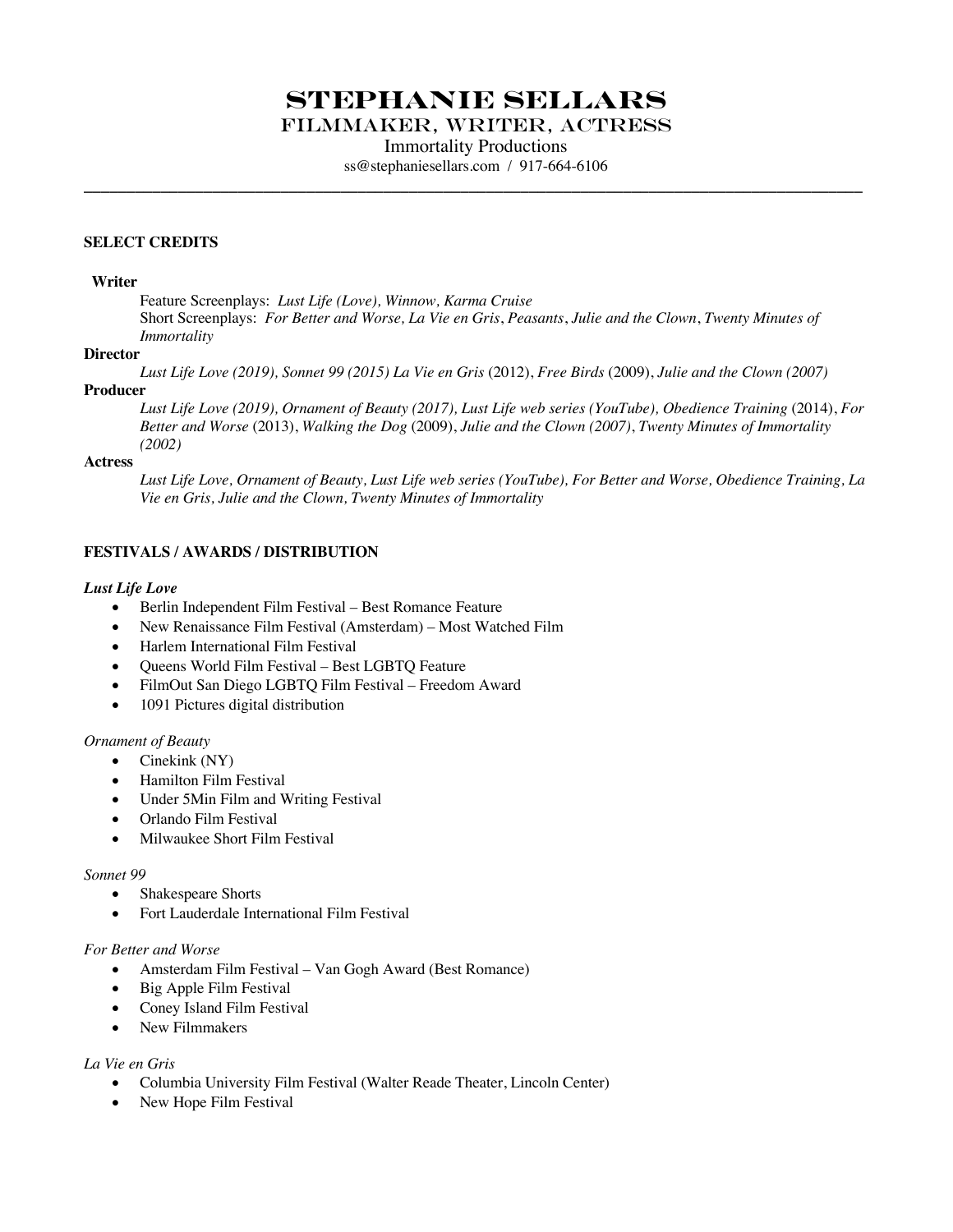# *Lust Life (screenplay)*

- BlueCat Screenplay Competition—Quarter-Finalist
- Austin Screenplay Competition —Second Rounder

# *Free Birds*

- Mexico International Film Festival Silver Palm Award
- Costa Rica International Film Festival Best Director
- Atlanta Shortsfest

# *Walking the Dog*

• Cinekink – Best Narrative Short

# *Peasants*

- **Frameline**
- Outfest
- Chicago Reel Shorts Festival

# *Julie and the Clown*

- Indie Short Film Competition Best in Drama
- Iron Mule Short Comedy Film Series Audience Award
- Cannes Short Film Corner, Newport Beach Film Festival, DC Shorts Film Festival, Woods Hole Film Festival, Philadelphia Independent Film Festival, Cinekink
- Distribution: Mini-Movie Channel

# *Twenty Minutes of Immortality*

- Cinewomen, New Filmmakers New York
- Distribution: IFC, 2003-2006

# **PROFESSIONAL EXPERIENCE**

# **Artistic Director / Producer** 2007-present, New York

*Immortality Productions, LLC* Founded LLC for film projects and other artistic endeavors. Write, produce, direct, and act in independent short films and theatrical projects.

*Sundance Film Labs* Read screenplay submissions for the screenwriting and directing labs and wrote coverage on them.

**Film Office Intern** September-December 2010, New York Book manuscript coverage for film adaptation potential, updated literary database, answered phones, maintained phone journal, researched book market and stories for film potential, general office duties.

*Patrik-Ian Polk, Logo, creator of "Noah's Arc"* Collaborated with Patrik and other interns on writing scenes, developing pilot storylines and characters for two TV series in

development for Logo and BET.

*Columbia University School of the Arts*

Assisted graduate film students in casting their films and class scenes, maintained casting files, worked with other fellows on researching casting resources, creating casting databases, and disseminating information to students.

# **Columnist / Freelance Writer** 2006-2010, New York

*New York Press, Moviemaker, Go Magazine*

**Reader** October-December 2011

**TV Writing Intern June-August 2010, New York** 

Casting Fellow 2009-2010, New York